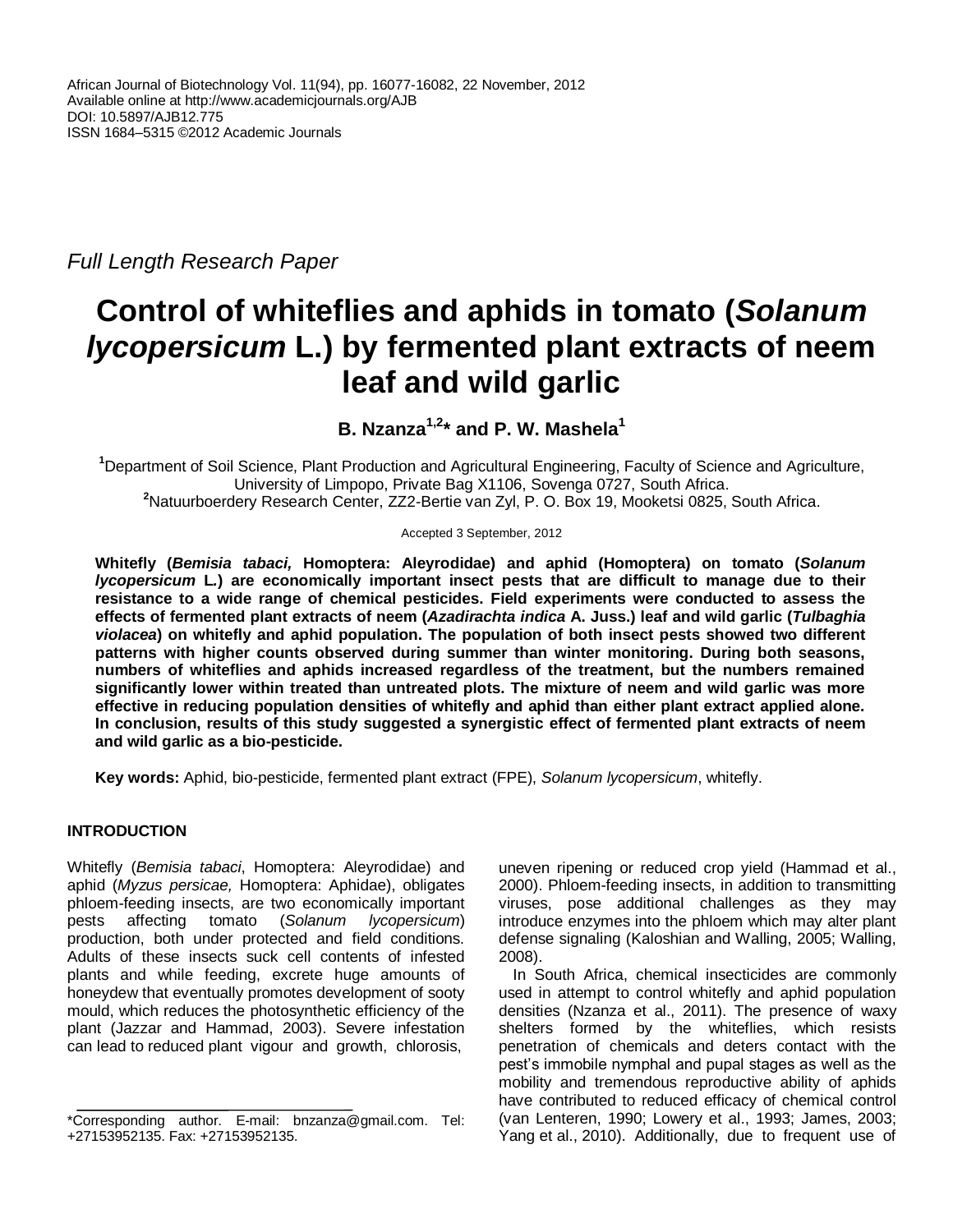pesticides, these two insect pests have become resistant to an array of pesticides including pyrethroids, organophosphates, carbamates and insect growth regulators (Cahill et al., 1994; Horowitz et al., 1994; Jazzar and Hammad, 2003). Hence, considerable effort has been made towards the development of more environmentally sound technologies for management of these insect pests (Dimetry et al., 1996; Jazzar and Hammad, 2003).

Botanical insecticidal plants such as neem (*Azadirachta indica* A. Juss.) and wild garlic (*Tulbaghia violacea*), which are active against specific target species and biodegradable to non-toxic compounds, can be used in integrated management programmes (Markouk et al., 2000; Tare et al., 2004; Ateyyat et al., 2009). Neem extracts act as a strong antifeedant and repellent, delay and prevent moulting, reduce growth, development and oviposition; and can cause high mortality, in more than 200 insect species, including whiteflies and aphids (Coudriet et al., 1985; Prabhaker et al., 1989; Liu and Stansly, 1995; Mitchell et al., 2004; Kumar et al., 2005; Kumar et al., 2006).

Although all parts of neem tree possess botanical properties for pest control, the most potent results have been obtained with neem seed or oil, because of the high concentration of azadirachtin (Rovest and Deseo, 1991; Dimetry and Schmidt, 1992; Dimetry et al., 1996). However, with only few neem trees available in South Africa, the accessibility of seed materials was not easy. Another alternative has been to use neem leaf combined with wild garlic to enhance insecticidal effects as both plant materials have the potential to reduce insect pest population. However, the efficacy of neem leaf combined with wild garlic on phloem-feeding insects is not documented. The objective of the study was to investigate the efficacy of fermented plant extracts (FPE) of neem leaf and wild garlic on populations of whitefly and aphid in tomato production under field conditions.

## **MATERIALS AND METHODS**

## **Experimental design, treatments and growth conditions**

Field trials were conducted in winter and summer 2010 growing seasons at Bangani Farm, ZZ2-Bertie van Zyl, Mooketsi, South Africa (23° 29'14" S, 30° 09' 10" E, at 702 m above sea level). Mean day/night minimum temperatures ranged from 23°C/15°C to 21°C/15°C, whereas mean day/night maximum temperatures ranged from 28°C/23°C to 29°C/25°C. Treatments consisted of neem leaf fermented plant extract (Neem-FPE), wild garlic fermented plant extract (Garlic-FPE), mixture of neem leaf and wild garlic plant extracts (GarNeem-FPE) and untreated plots. Tomato seedlings raised in ZZ2 nursey were transplanted onto 30-cm high raised beds with a spacing of 15 cm within rows. Each plot consisted of two adjacent rows 10 m long and 1.8 m wide. Treatments were arranged in a randomized complete block design, with four replicates. Each block was separated with 2.5 m border

between blocks. Cultural practices, irrigation and fertilisation were done according to ZZ2's standard operating procedures (Nzanza et al., 2011).

### **Preparation of fermented plant extracts**

The fermented plant extracts were prepared following the method of Kyan et al. (1999). Approximately 2 kg of neem fresh leaves were collected from healthy mature trees and chopped into pieces. For wild garlic, the whole plant was used. Chopped plant materials were placed in a 20 L bucket and filled with 14 L water, 420 ml of molasses and 420 ml of effective microorganisms (EM). The bucket was tightly closed and the materials allowed to undergo an anaerobic fermentation for approximately 14 days. At the end of the process, when pH had dropped to below 3.7, the solution was passed through a 2 mm cloth and the resultant solution diluted in water (0.5%). Treatments were initiated two weeks after transplanting for five successive weeks using a knapsack sprayer at seven day interval.

#### **Insect monitoring and data analysis**

Scouting started two weeks after planting and was carried out for five successive weeks. Insect samples were collected weekly between 7 h 30 and 9 h 30. *In-situ* counts of whitefly adults and aphids were performed on ten randomly selected plants by gently turning the leaf and counting the number of insect pests starting from the top, middle and bottom section of the plant. The mean value of insect pest per leaf was calculated. Data were subjected to analysis of variance using SAS (SAS Institute Inc., Cary, NC, USA. (2002-2003). Mean separation was achieved using Fisher's least significant difference test. Unless stated otherwise, treatments discussed were different at 5% level of probability.

# **RESULTS**

## **Effect of fermented plant extracts (FPE) on whitefly adults**

During both seasons, all FPE-treated plots had lower whitefly population density than those of untreated plots. Except for the first sampling interval, the lowest counts of whitefly adults were found in GarNeem-FPE, followed by Neem-FPE and Garlic-FPE during both seasons. In both seasons, there were no significant differences among the FPE-treated plots in the first three weeks. Also, there were no significant differences between GarNeem-FPE and Neem-FPE in both seasons, at different sampling, except for the last summer sampling. In contrast, under GarNeem-FPE, population density of whitefly adults was significantly different to that under Garlic-FPE onward from the fourth sampling interval during both seasons. Regardless of the treatment applied, the number of whitefly adults increased as the season progressed. In untreated plots, the number of whitefly adults increased from 5.75 after the first treatment application to 18.35 (219%), after the fifth application in winter, and from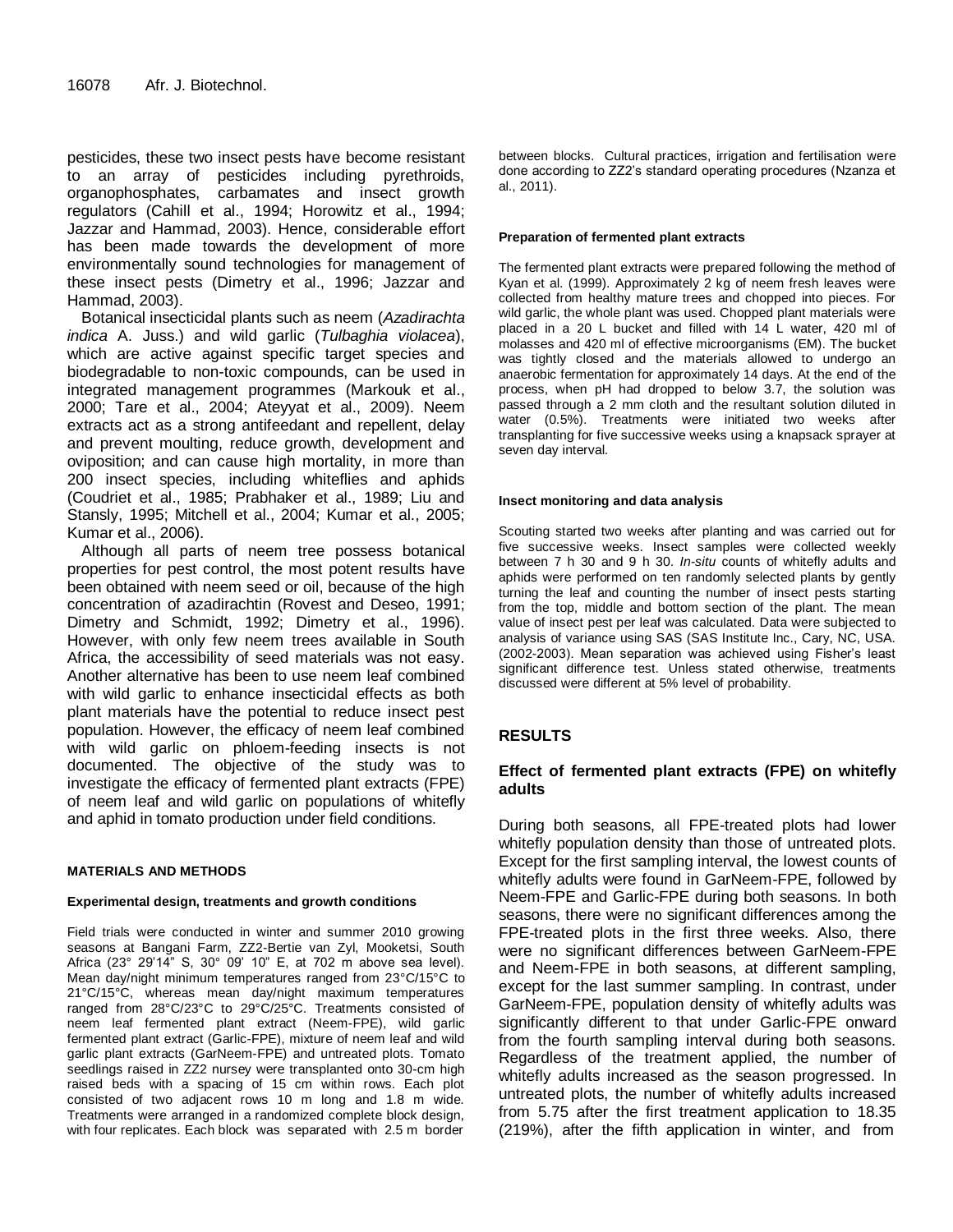| <b>Application</b> | <b>Treatment</b>                    |                              |                          |                               |
|--------------------|-------------------------------------|------------------------------|--------------------------|-------------------------------|
| time (Days)        | <b>Garlic-FPE</b>                   | Neem-FPE                     | GarNeem-FPE              | <b>Control</b>                |
| Winter 2010        |                                     |                              |                          |                               |
| 7                  | $3.87^{ab} \pm 0.47$                | $2.75^b \pm 1.25$            | $3.30^b \pm 0.45$        | $5.75^a \pm 1.67$             |
| 14                 | $4.67^b \pm 0.57$                   | $3.6^b \pm 1.80$             | $3.05^b \pm 0.82$        | $12.65^b \pm 2.11$            |
| 21                 | $6.82^b \pm 0.53$                   | $5.35^{b} \pm 1.20$          | $4.10^{b} \pm 0.80$      | $10.85^a \pm 2.81$            |
| 28                 | $7.80^b \pm 0.66$                   | $5.22^{bc}$ ± 0.74           | $4.70^{\circ} \pm 0.62$  | $13.97^{\circ} \pm 3.43$      |
| 35                 | $12.72^b \pm 1.67$                  | $10.92^{bc}$ ± 2.47          | $8.17^{\circ}$ ± 1.15    | $18.35^a \pm 4.06$            |
| Summer 2010        |                                     |                              |                          |                               |
| 7                  | $7.77^b \pm 3.19$                   | $6.07^b \pm 1.82$            | $6.70^b \pm 1.19$        | $15.95^a \pm 4.20$            |
| 14                 | $15.47^b \pm 1.73$                  | $15.02^b \pm 5.25$           | $9.52^b \pm 5.62$        | $28.35^a \pm 4.95$            |
| 21                 | $18.72^b \pm 5.52$                  | $18.30^{b} \pm 2.06$         | $11.75^b \pm 3.01$       | $35.32^a \pm 4.93$            |
| 28                 | $\pm 23.92^b \pm 3.35$              | $\pm 20.17^{bc} \pm 5.05$    | $± 15.45^{\circ} ± 1.69$ | $±$ 46.07 <sup>a</sup> ± 7.79 |
| 35                 | $\pm$ 35.80 <sup>b</sup> $\pm$ 7.41 | $\pm 31.50^{\circ} \pm 2.17$ | $+16.97^{\circ}+4.70$    | $\pm 60.67^{\circ} \pm 8.12$  |

**Table 1.** Average number of whitefly adults as affected by fermented plant extracts of garlic, neem and garlic + neem (CarNeem) at five sampling intervals.

Row means with the same letter were not different at the probability of 5% according to Fisher's least significant test.

15.95 to 60.67 (280%) in summer, whereas in the GarNeem-FPE plot, the number increased from 3.30 to 8.17 (148%) and from 6.70 to 16.97 (153%), in winter and summer, respectively (Table 1).

## **Effect of fermented plant extracts (FPE) on whitefly nymphs**

During winter, there were no significant differences in population densities of whitefly nymphs between the untreated and FPE-treated plots at 21 days after treatment. However, at 28 days after treatment, the population density of whitefly nymphs was significantly lower under Neem-FPE when compared to the untreated plots. No differences were found among the FPE-treated plots. In summer, the number of whitely nymphs under FPE-treated plants was not different to that on untreated plots only at 7 days after treatment, whereas at 21 and 35 days, GarNeem-FPE had significantly reduced population density of whitefly nymphs when compared to the untreated control.

At 28 days, all the FPE-treated plots had significantly reduced numbers of whitefly nymphs. As the season progressed, the number of whitefly nymphs increased regardless of the treatment application. In winter, relative to the 7 day initial treatment, the number of whitefly nymphs in Garlic-FPE, Neem-FPE, GarNeem-FPE and control increased by 350, 341, 469 and 368%, respectively, whereas in summer the relative increments were 213, 213, 208 and 322%, respectively (Table 2).

# **Effect of fermented plant extracts (FPE) on aphids**

In winter, all the FPE-treated plots had significantly lower aphid counts when compared to the untreated plot. Aphid counts were the lower in GarNeem-FPE, Neem-FPE and Garlic-FPE throughout both trials. In summer, at 7 day interval, population density of aphids was significantly lower in the GarNeem-FPE when compared to untreated plot. From 14 day sampling interval, all FPE-treated plots had significantly lower aphid population counts when compared to the control plots. There were no significant differences among the FPE-treated plots, except at the last sampling where GarNeem-FPE had a significantly lower aphid counts when compared to Neem-FPE. As the season progressed, the number of aphids increased regardless of the treatment application. The number of aphids in Garlic-FPE, Neem-FPE, GarNeem-FPE and control ranged from 0.1 to 5.12, 0.2 to 4.92, 0.05 to 4.32, and 0.77 to 11.07, respectively, in winter and from 0.47 to 6.67, 0.55 to 9.42, and 0.25 to 6.30, and 1.02 to 17.55, respectively, in summer (Table 3).

# **DISCUSSION**

Field experiments with tomato showed that fermented plant extracts of neem and wild garlic, alone or in combination, have insecticidal properties to maintain lower population densities of whitefly and aphid. All parts of neem contain bitter compounds (Van der Nat et al., 1991; Chawla et al., 1995) that often have an antifeedant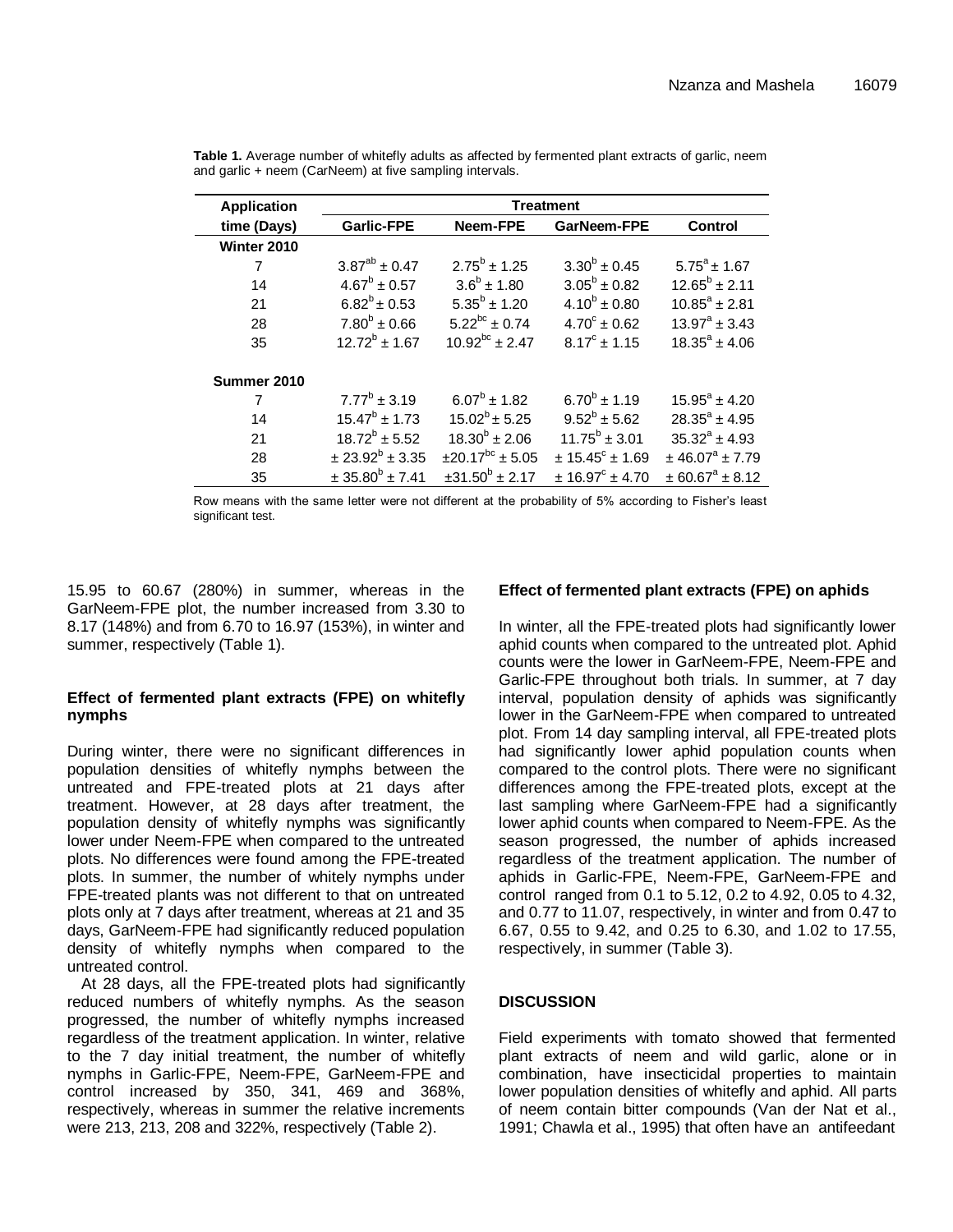| <b>Application</b> | <b>Treatment</b>      |                         |                         |                         |
|--------------------|-----------------------|-------------------------|-------------------------|-------------------------|
| time (Days)        | <b>Garlic-FPE</b>     | <b>Neem-FPE</b>         | GarNeem-FPE             | Control                 |
| Winter 2010        |                       |                         |                         |                         |
| 7                  | $1.35^a \pm 0.47$     | $1.27^a \pm 0.20$       | $1.05^a \pm 0.10$       | $1.50^a \pm 0.57$       |
| 14                 | $3.37^{ab} \pm 0.78$  | $2.85^b \pm 0.43$       | $2.57^b \pm 1.10$       | $4.05^{\circ}$ ± 1.08   |
| 21                 | $3.52^a \pm 0.79$     | $3.92^a \pm 0.22$       | $3.45^{\circ} \pm 0.65$ | $3.60^{\circ} \pm 0.53$ |
| 28                 | $5.60^{ab} \pm 0.90$  | $4.52^b \pm 0.62$       | $4.87^{ab} \pm 0.41$    | $6.10^a + 1.23$         |
| 35                 | $6.07^{ab} \pm 1.00$  | $5.60^{b} \pm 0.41$     | $5.97^{ab} \pm 0.25$    | $7.02^a + 0.78$         |
| Summer 2010        |                       |                         |                         |                         |
| 7                  | $4.72^{\circ}$ ± 0.48 | $4.57^{\circ} \pm 0.95$ | $4.25^a \pm 0.44$       | $4.27^a \pm 0.62$       |
| 14                 | $7.62^a + 1.55$       | $6.60^a \pm 0.80$       | $5.72^a + 1.20$         | $6.77^a \pm 1.29$       |
| 21                 | $8.45^{ab} \pm 0.97$  | $8.37^{ab} \pm 1.10$    | $7.02^b \pm 0.85$       | $9.32^{\circ}$ ± 1.95   |
| 28                 | $6.80^{b} \pm 0.63$   | $8.32^b \pm 2.14$       | $7.97^b \pm 2.14$       | $11.37^a \pm 0.94$      |
| 35                 | $14.75^{ab} \pm 2.21$ | $14.30^{ab} \pm 3.00$   | $13.07^b \pm 0.86$      | $18a \pm 2.82$          |

|                                                              |  | Table 2. Average number of whitefly nymphs as affected by fermented plant extracts of garlic, |
|--------------------------------------------------------------|--|-----------------------------------------------------------------------------------------------|
| neem and garlic + neem (GarNeem) at five sampling intervals. |  |                                                                                               |

Row means with the same letter were not different at the probability of 5% according to Fisher's least significant test.

**Table 3.** Average number of aphids as affected by fermented plant extracts of garlic, neem and garlic + neem (GarNeem) at five sampling intervals.

| <b>Application</b> | <b>Treatment</b>  |                   |                         |                         |  |
|--------------------|-------------------|-------------------|-------------------------|-------------------------|--|
| time (Days)        | <b>Garlic-FPE</b> | Neem-FPE          | GarNeem-FPE             | Control                 |  |
| Winter 2010        |                   |                   |                         |                         |  |
| 7                  | $0.10^{b} + 0.08$ | $0.20^b \pm 0.14$ | $0.05^{\rm b} \pm 0.10$ | $0.77^{\circ} \pm 0.44$ |  |
| 14                 | $1.10^b + 0.31$   | $0.82^b + 0.32$   | $0.60^{b} + 0.37$       | $1.85^{\circ} \pm 0.38$ |  |
| 21                 | $1.40^b \pm 0.57$ | $1.27^b \pm 0.61$ | $1.02^b \pm 0.36$       | $4.02^a + 0.40$         |  |
| 28                 | $2.27^b \pm 0.82$ | $2.42^b \pm 0.53$ | $1.27^b \pm 0.65$       | $6.92^a + 176$          |  |
| 35                 | $5.12^b \pm 1.15$ | $4.92^b \pm 1.98$ | $4.32^b \pm 1.05$       | $11.07^a + 2.91$        |  |
| Summer 2010        |                   |                   |                         |                         |  |
| 7                  | $0.47 \pm 0.38$   | $0.55 \pm 0.36$   | $0.25 \pm 0.20$         | $1.02 \pm 0.63$         |  |
| 14                 | $1.17 \pm 0.55$   | $0.97 \pm 0.46$   | $0.90 \pm 0.39$         | $3.10 \pm 1.14$         |  |
| 21                 | $1.42 \pm 0.57$   | $1.67 \pm 1.04$   | $1.65 \pm 0.62$         | $2.97 \pm 0.61$         |  |
| 28                 | $3.37 \pm 0.88$   | $3.10 \pm 1.11$   | $3.45 \pm 1.43$         | $7.65 \pm 1.51$         |  |
| 35                 | $6.67 \pm 1.82$   | $9.42 \pm 1.35$   | $6.30 \pm 1.78$         | $17.55 \pm 3.29$        |  |

Row means with the same letter were not different at the probability of 5% according to Fisher's least significant test.

effect and can interfere with hormonal processes in insects (Schmutterer, 1990; Ascher, 1993; Boeke et al., 2004). Similarly, wild garlic bulbs possess chemical compounds such as sacrid volatilic oil and sulpho-oxides derived from allicin, responsible for the antifeedant, repellent and toxicant properties against various pests (Vijayalakshmi et al., 1996; Dhanalakshmi, 2006). However, the fact that the population densities of whitefly and aphid increased over time throughout the season

regardless of the treatment applied, suggested that fermented plant extracts of neem and wild garlic could possibly have had a repellent effect on the two insects. Differences in the numbers of whiteflies and aphids in winter and summer were possibly due to seasonal variations.

Neem results in this study confirmed those of this material which reduced both the population densities of whitefly and aphid on cabbage (Basedow et al., 2002;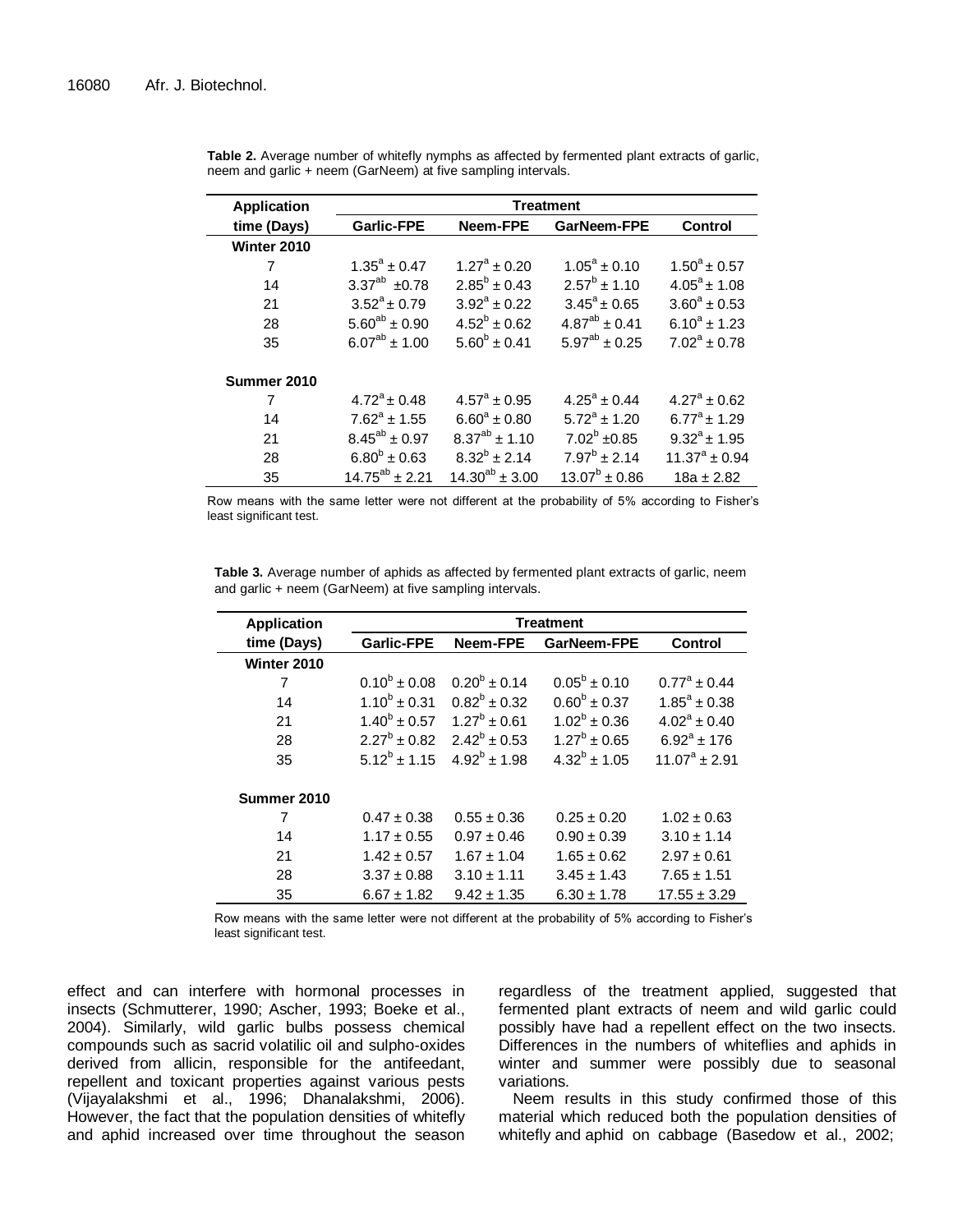Zaki, 2008). Jazzar and Hammad (2003) noted that aqueous leaves and fruit extracts from *Melia azedarach* L. (Meliaceae), a close relative of neem, produced greater mortality of whiteflies than on control plants. Similarly, leaf extracts of neem previously resulted into significant mortality of bean aphids (Bahar et al., 2000; Saikia et al., 2000). Also, extracts from the Alliacae family were shown to reduce population densities of sucking insects. For instance, Flint et al. (1995) noted that garlic extracts reduced population density of whitefly adults in cotton. Garlic fermented plant extract reduced thrips in onion (Helondo, 2004; Zimmermann and Kamukuenjandje, 2008).

In our trial, although Garlic-FPE consistently reduced the population densities of aphid and whitefly, this was less effective than the Neem-FPE. The observation was in agreement with Bahar et al. (2000) who observed a reduction on population density of aphid in yard-long beans, with inconsistent results when compared to neem leaf extract. Chitra et al. (1997) noted that garlic extract was least effective in controlling population density of aphid than neem-based products. Ravikumar (2004) concluded that sole application of garlic extract was less effective in reducing the population of sucking insects.

In our trial the mixture of neem with wild garlic was more effective in suppressing the population density of whitefly adults compared to either extract applied alone, suggesting a synergistic effect of these two plant extracts. Similar results were obtained with Lakshman (2001) who found that garlic bulb extract in combination with neem leaves and other extracts effectively reduced aphids and whiteflies infesting several crops (Pareet, 2006). Most of the successfully observed results with sucking insects have been obtained with neem seeds or oil with little evidence in aqueous or fermented leaves extract.

In conclusion, results of this study showed that mixture of neem and garlic fermented plant extracts were more effective in suppressing population densities of aphid and whitefly, than either plant extract alone. Generally, the number of aphids and whiteflies increased as the season progressed suggesting that fermented plant extracts have repellent effects as opposed to other mechanisms such as antifeedant activities. However, further studies are needed to better understand the mode of action of fermented plant extracts in GarNeem.

## **ACKNOWELEDGEMENT**

The authors acknowledge the support from Bertie van Zyl Pty (Limited) ZZ2 for funding this work.

#### **REFERENCES**

Ascher KRS (1993). Nonconventional insecticidal effects of pesticides

available from the neem tree, *Azadirachta indica*. Arch. Insect Biochem. 22:433-449.

- Ateyyat MA, Al-Mazra'awi M, Abu-Rjai T, Shatnawi MA (2009). Aqueous extracts of some medicinal plants are as toxic as Imidacloprid to the sweet potato whitefly, *Bemisia tabaci*. J. Insect Sci. 9:15-20.
- Bahar MH, Islam A, Mannan A, Uddin J (2000). Effectiveness of some botanical extracts on bean aphids attacking yard-long beans. J. Entomol. 4:136-142.
- Basedow T, Ossiewatsch HR, Bernal-Vega JA, Kollmann S, El-Shafie HA, Nicol CM (2002). Control of aphids and whiteflies, with different neem preparations in laboratory, greenhouse and field effect and limitations. Z. Pflanz. Pflanz. 109:612-623.
- Boeke SJ, Boersma MG, Alink GM, van Loon JJA, van Huis A, Dicke M, Rietjens MCM (2004). Safety evaluation of neem (Azadirachta indica) derived pesticides. J. Ethnopharmacol. 94: 25-41.
- Cahill M, Byrne FJ, Denholm I, Devonshire A, Gorman K (1994). Insecticide resistance in *Bemisia tabaci*. Pestic. Sci. 42:137-138.
- Chawla AA, Kumar M, Bansal I (1995). Chemical constituents and biological activity of neem: A review. Indian Drugs 32:57-64.
- Chitra KC, Rao SJ, Rao PK (1997). Efficacy of plant extracts for controlling cotton aphid (*Aphis gossypii*). Indian J. Agric. Sci. 63:134- 135.
- Coudriet DL, Prabhaker N, Meyerdirk DE (1985). Sweet potato Whitefly (Homoptera: Aleyrodidae): Effects of neem-seed extract on oviposition and immature stages. Environ. Entomol. 14:776-779.
- Dhanalakshmi DN (2006). Studies on storability of indigenous materials and their utilization on okra sucking pests. M.Sc. (Agri.) Thesis, University of Agricultural Sciences, Dharwad.
- Dimetry NZ, Gomaa AA, Salem AA, Abd-El-Moniem ASH (1996). Bioactivity of some formulations of neem seed extracts against the whitefly. Anz. Schädlingsk. Pflanzenschutz, Umweltschutz 69:140- 141.
- Dimetry NZ, Schmidt GH (1992). Efficacy of Neem Azal-S and Margosan-O against the bean aphid, *Aphisfabae* Scop. Anz. Schädlingsk. Pflanzenschutz, Umweltschutz, 65:75-79.
- Flint HM, Parks NJ, Holmes JE, Jones JA, Higuera CM (1995). Tests of garlic oil for control of the silverleaf whitefly *Bemisia argentifolii* Bellows and Perring (Homoptera: Aleyrodidae) in cotton. Southwest. Entomol. 20:137-150.
- Hammad EMA, Nemer NM, Haw ZK, Hanna LT (2000). Responses of the sweetpotato whitefly, *Bemisia tabaci,* to the chinaberry tree *(Melia azedarach* L.) and its extracts. Ann. appl. Biol. 137:79-88.
- *Helocoverpa armigera* (H.) in chilli. M. Sc. (Agri.) Thesis, University of Agricultural Sciences, Dharwad.
- Helondo B (2004). Control of thrips on onions at Excelsior Resettlement Farm. Report submitted for Agroecology Project, Polytechnic of Namibia, Windhoek, Namibia.
- Horowitz AR, Forer G, Ishaaya I (1994). Managing resistance of *Bemisia tabaci* in Israel with emphasis on cotton. Pestic. Sci. 42:113- 122.
- James RR (2003). Combining azadirachtin and *Paecilomyces fumosoroseus* (Deuteromycotina: Hyphomycetes) to control *Bemisia argentifolii* (Homoptera: aleyrodidae). J. Econ. Entomol. 96:25-30.
- Jazzar C, Hammad EAF (2003). The efficacy of enhanced aqueous extracts of *Melia azedarach* leaves and fruits integrated with the *Camptotylus reuteri* releases against the sweetpotato whitefly nymphs. Bull. Insectol. 56:269-275.
- Kaloshian I, Walling LL (2005). Hemipterans as plant pathogens. Annu. Rev. Plant Biol. 43:491-521.
- Kumar P, Poehling HM (2006). Persistence of soil and foliar azadirachtin treatments to control sweetpotato whitefly *Bemisia tabaci* Gennadius (Homoptera: Aleyrodidae) on tomatoes under controlled (laboratory) and field (netted greenhouse) conditions in the humid tropics. J. Pestic. Sci. 79:189-199.
- Kumar P, Poehling HM, Borgemeister C (2005). Effects of different application methods of Neem against Sweetpotato Whitefy *Bemisia tabaci* Gennadius (Homoptera: Aleyrodidae) on Tomato plants. J. Appl. Entomol. 129:889-497.
- Kyan T, Shintani M, Sakurai M, Ohashi H, Fujisawa A, Pongdit S (1999). Kyusei Nature Farming and the Technology of Effective